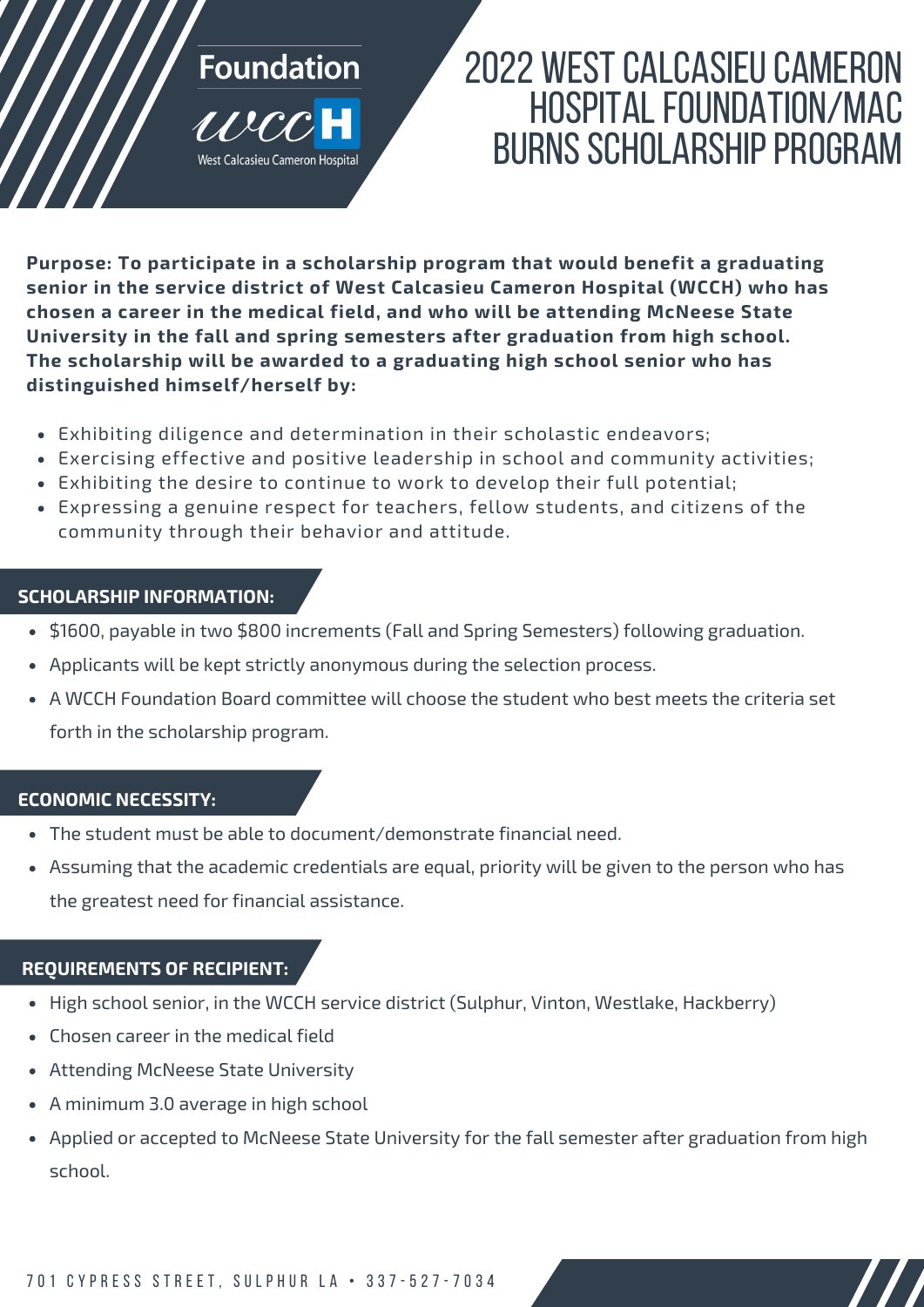### **DOCUMENTS THAT MUST BE SUBMITTED WITH APPLICATION:**

The applicant must complete/include a resume' which includes but is not limited to, all the requirements of the scholarship as listed:

- High school transcript
- Essay-typed statement entitled "Why I Am Applying for the West Calcasieu Cameron Hospital Foundation/Mac Burns Scholarship"
- List of community activities
- Three letters of recommendation (only one being from a teacher/counselor)
- Recommendation letter from supervisor of employment or volunteer program
- High school attendance records
- ACT score
- GPA on 4 point scale, and on 5 point grading scale if available
- Ranking in class
- List of other scholarships or financial assistance already acquired

#### RECIPIENT OF THE SCHOLARSHIP:

- Must register for a minimum of twelve (12) semester hours of scholastic work at McNeese State University in a career in the medical field, commencing the next regular collegiate semester following graduation from high school. A check will be issued when proof of registration is verified by the Executive Director of the WCCH Foundation.
- To be eligible for the scholarship for the following spring semester, the recipient must have completed the fall semester with sufficient hours of scholastic work to be considered a full-time student at McNeese State University, must have attained a 2.8 GPA for the fall semester, and must have maintained the standards and guidelines set forth for this scholarship.
- Should funds be disbursed and the recipient does not begin the semester as planned, the recipient will be responsible for refunding the scholarship money to the WCCH Foundation/Mac Burns Scholarship fund for the semester for which he/she is currently registered.
- The recipient's high school will be notified of the awarding of the scholarship in order to announce at graduation or awards ceremony.

### **ALL APPLICATIONS AND LETTERS OF RECOMMENDATION ARE DUE BY March 31, 2022, AND MUST BE DELIVERED TO:**

**Anne Billeaudeaux West Calcasieu Cameron Hospital Foundation 701 Cypress Street Sulphur, LA 70663 Office: 337-527-4144**